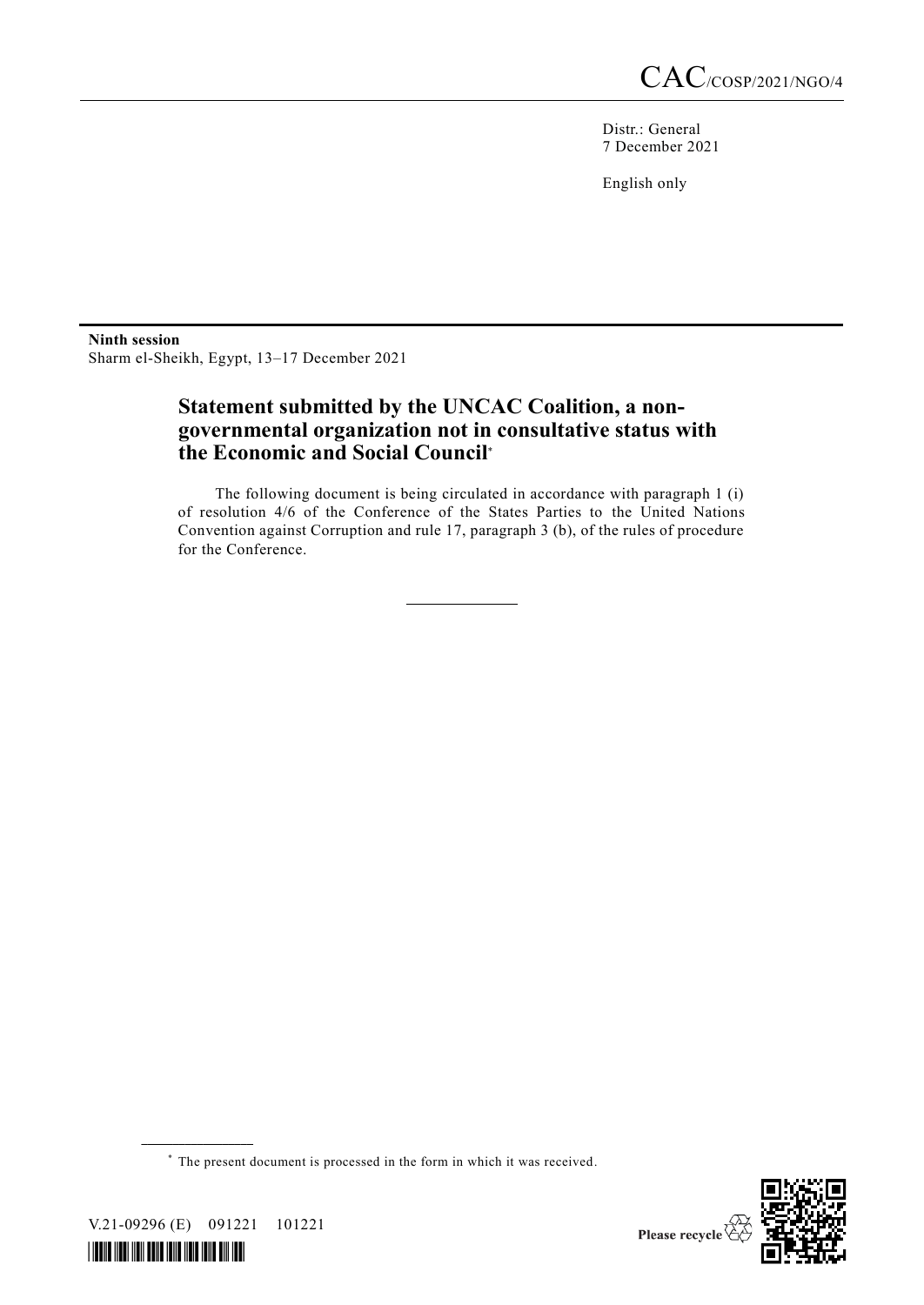**UNCAC Coalition** Association for the Implementation of the UN Convention against Corruption

**\_\_\_\_\_\_\_\_\_\_\_\_\_\_\_\_\_\_**



# **Promoting an Inclusive, Transparent and Effective UNCAC Implementation Review Mechanism**

Submission by the UNCAC Coalition to the 9th Session of the UNCAC Conference of States Parties

### **1 December 2021**

At a time of global crisis and the ongoing, significant delays with the 2nd review cycle, the UNCAC Coalition calls on States Parties to adopt strong measures to strengthen the UNCAC Implementation Review Mechanism (IRM). States Parties must follow through on commitments made at the United Nations General Assembly Special Session (UNGASS) against Corruption held in June 2021 to **effectively implement the UNCAC**. <sup>1</sup> **A rigorous review mechanism that is transparent, inclusive and effective is crucial to achieving this goal**.

**The need for greater inclusiveness:** Despite the Convention's emphasis on civil society participation through Article 13, the principle of inclusiveness is not consistently applied in the review mechanism or at global UNCAC fora. Each State Party has the discretion to decide the extent of non-governmental stakeholder participation in the review process.

While UNODC has reported that the vast majority of States Parties that have carried out country reviews for the 2nd cycle have "included meetings with other stakeholders", no further details are provided.<sup>2</sup> Our analysis of country review documents found that minimal to no information on stakeholder engagement is disclosed in the majority of country review documents, making it difficult to fully know the extent to which stakeholders, including independent civil society, were engaged in the reviews.

[ssl.webflow.com/5e0bd9edab846816e263d633/602e91032a209d0601ed4a2c\\_FACTI\\_Panel\\_Report.pdf,](https://uploads-ssl.webflow.com/5e0bd9edab846816e263d633/602e91032a209d0601ed4a2c_FACTI_Panel_Report.pdf) February 2021; UNGASS Political Declaration: [https://undocs.org/A/RES/S-32/1,](https://undocs.org/A/RES/S-32/1) 7 June 2021; G7 Statement on the UNGASS: [https://www.state.gov/g7-ministers-statement-on-the-un-general-assembly-special-session](https://www.state.gov/g7-ministers-statement-on-the-un-general-assembly-special-session-against-corruption/)[against-corruption,](https://www.state.gov/g7-ministers-statement-on-the-un-general-assembly-special-session-against-corruption/) 2 June 2021, UNCAC Coalition First Submission to Consultation Process for UNGASS[:](https://uncaccoalition.org/wp-content/uploads/UNCAC-Coalition-%E2%80%93-UNGASS-Consultation-%E2%80%93-Submission-1.pdf) [https://uncaccoalition.org/wp-content/uploads/UNCAC-Coalition-%E2%80%93-UNGASS-Consultation-](https://uncaccoalition.org/wp-content/uploads/UNCAC-Coalition-%E2%80%93-UNGASS-Consultation-%E2%80%93-Submission-1.pdf) [%E2%80%93-Submission-1.pdf,](https://uncaccoalition.org/wp-content/uploads/UNCAC-Coalition-%E2%80%93-UNGASS-Consultation-%E2%80%93-Submission-1.pdf) 3 March 2020, UNCAC Coalition Second Submission to Consultation for UNGASS[:](https://uncaccoalition.org/wp-content/uploads/UNCAC-Coalition-%E2%80%93-2nd-UNGASS-submission_March-20201.pdf) [https://uncaccoalition.org/wp-content/uploads/UNCAC-Coalition-%E2%80%93-2nd-UNGASS-submission\\_March-](https://uncaccoalition.org/wp-content/uploads/UNCAC-Coalition-%E2%80%93-2nd-UNGASS-submission_March-20201.pdf)[20201.pdf,](https://uncaccoalition.org/wp-content/uploads/UNCAC-Coalition-%E2%80%93-2nd-UNGASS-submission_March-20201.pdf) March 2021.

<sup>&</sup>lt;sup>1</sup> In 2021, the UNGASS Political Declaration, the UN High Level Panel on International Financial Accountability, Transparency and Integrity for Achieving the 2030 Agenda (FACTI Panel), the G7 countries and civil society organizations have drawn attention to the importance of the Review Mechanism and the need for additional measures to improve its performance. See: Report of the UN FACTI Panel, "Transparency and Integrity for Achieving the 2030 Agenda", [https://uploads-](https://uploads-ssl.webflow.com/5e0bd9edab846816e263d633/602e91032a209d0601ed4a2c_FACTI_Panel_Report.pdf)

<sup>&</sup>lt;sup>2</sup> UNODC, "Performance of the Review of the Mechanism for the Review of the Implementation of the United Nations Convention against Corruption, 28 September 2021,

[https://www.unodc.org/documents/treaties/UNCAC/COSP/session9/CAC-COSP-2021-2/V2107189\\_E.pdf,](https://www.unodc.org/documents/treaties/UNCAC/COSP/session9/CAC-COSP-2021-2/V2107189_E.pdf) 28, September 2021, p. 10: "At the time of writing, almost all the country visits (97 per cent) conducted in the first to fourth years of the second cycle had included meetings with other stakeholders, in accordance with paragraph 30 of the terms of reference".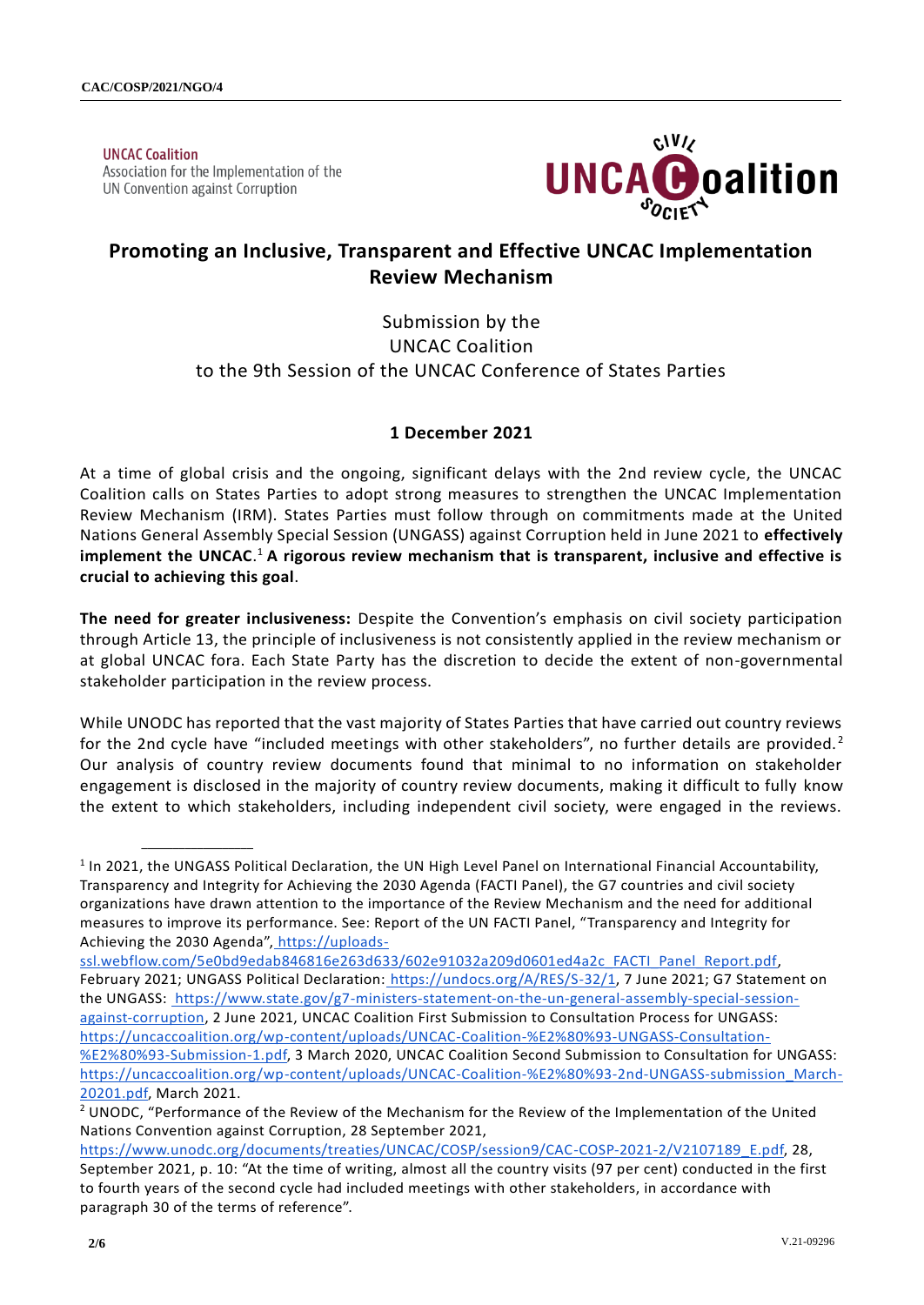**Some countries have disclosed efforts to meaningfully engage non-governmental stakeholders at key stages of the review process in their country reviews; we urge other States Parties to follow this example**. 3

Civil society organizations (CSOs) and other stakeholders are also not allowed to participate in the UNCAC Conference of the States Parties (COSP) subsidiary bodies – the IRG, working groups on prevention and asset recovery, and the expert group on international cooperation – where important substantive discussions about States' efforts to implement the Convention take place.

**Lack of meaningful transparency:** Although all executive summaries from country reviews are published, countries are not required to disclose the full country review reports and self-assessment checklists unless they voluntarily do so. These documents provide critically important and detailed information about UNCAC implementation that may not be included in executive summaries or be publicly accessible. **Only half of the States Parties have published their full country reports from the 1st review cycle and merely 20 States Parties so far have published their full country reports for the 2nd review cycle**. 4

The **UNCAC IRM is far behind compared to other anti-corruption monitoring mechanisms that typically disclose full country reports from peer reviews** – some also publish all inputs from governmental and non-governmental actors that informed the review, as well as a reaction from the government under review.<sup>5</sup>

Other important information on country reviews is also not published – with few exceptions not even on a voluntary basis – includes updated timetables on the status of an often-delayed review process and timing of upcoming country visits, as well as contact information for UNCAC focal points and county reviewers. This low level of transparency hinders the ability of civil society and other stakeholders to substantially contribute to the review process and is inconsistent with the spirit of UNCAC Article 13.

In response to this lack of transparency, the UNCAC Coalition has created the **Transparency Pledge** where countries commit to six principles to ensure a transparent and inclusive review process. **31 States Parties have so far signed the Pledge**. 6

<sup>&</sup>lt;sup>3</sup> Examples of civil society engagement at key stages in the review process include: seeking stakeholder input in the development of the self-assessment checklist through written submissions and workshops, holding meetings with a range of stakeholders as part of the country visit and including stakeholders as members of working groups created to oversee the country review.

<sup>&</sup>lt;sup>4</sup> For the 2nd review cycle, only 8 countries have published their self-assessment checklists and 5 countries have disclosed both their country reports and self-assessment checklists. See UNODC country profile website[:https://www.unodc.org/unodc/en/corruption/country-profile/index.html,](https://www.unodc.org/unodc/en/corruption/country-profile/index.html) The UNODC reports that for the 2nd cycle, 57 executive summaries and 32 country reports have been completed as of 28 September 2021. See the note by the Secretariat, "Performance of the Mechanism for the Review of the Implementation of the United Nations Convention against Corruption",

[https://www.unodc.org/documents/treaties/UNCAC/COSP/session9/CAC-COSP-2021-2/V2107189\\_E.pdf,](https://www.unodc.org/documents/treaties/UNCAC/COSP/session9/CAC-COSP-2021-2/V2107189_E.pdf) 28, September 2021, p. 3.

<sup>5</sup> Other anti-corruption monitoring mechanisms, including the Financial Action Task Force (FATF), the OECD Anti-Bribery Convention, the Council of Europe's Group of States against Corruption (GRECO) and the Organization of American States' Anticorruption Mechanism (MESICIC), publish full country reports as part of their reviews of country implementation. MESICIC also all documents submitted by stakeholders to the review process and a statement by the government under review on the findings of the evaluation, see: [http://www.oas.org/en/sla/dlc/mesicic/paises-home.html.](http://www.oas.org/en/sla/dlc/mesicic/paises-home.html)

<sup>6</sup> Thirty-one countries have signed on to the Transparency Pledge as of November 2021. See the UNCAC Coalition webpage on Transparency Pledge and list of countries that have signed on: [https://uncaccoalition.org/uncac-review/transparency-pledge/.](https://uncaccoalition.org/uncac-review/transparency-pledge/)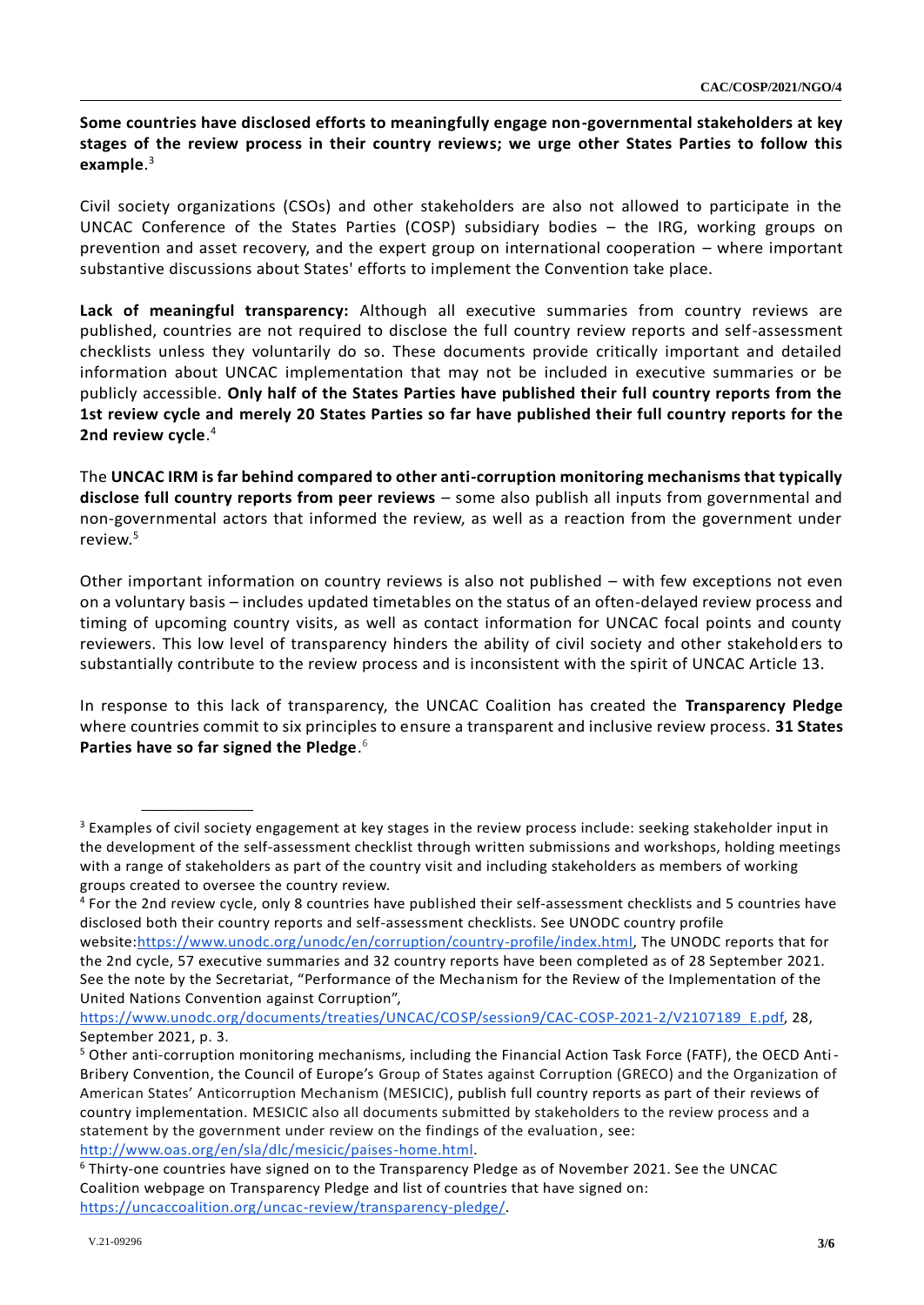**Lack of focus on compliance and outcomes:** Country reviews often lay out the legal and policy framework for tackling corruption but put little emphasis on actual compliance.<sup>7</sup>

**Lack of clear follow-up process:** There is **no structured and formal follow-up procedure in place to assess whether and how countries have acted on recommendations** and States Parties are not required to publicly report on these efforts. As a result, only 38 of 188 States Parties have published follow-up actions for the 1st review cycle and only one country has published follow-up actions for the 2nd cycle. In addition, there is no template for how to report on follow-up actions that would help ensure that the information provided is useful and comparable. Yet, in the UNGASS Political Declaration, States Parties committed to "fully and effectively follow up on the conclusions and observations from the review process".<sup>8</sup> Other review mechanisms have a clear follow-up in place to strengthen their impact.<sup>9</sup>

**Challenges with Implementation of Article 13:** The UNCAC Coalition's assessment of country review documents publicly available for the 2nd review cycle shows the need for stronger Article 13 implementation and more active and meaningful civil society participation in countries' anti-corruption efforts.<sup>10</sup>

- About half of the countries reviewed had recommendations related to improving implementation of Article 13. Many recommendations focused broadly on strengthening civil society participation in preventing corruption, increasing transparency around decision-making processes to promote public participation and raising awareness about reporting corruption cases.
- Many reviews highlight consultations with civil society and other stakeholders on anti-corruption strategies and programs to combat corruption. However, the level of detail on such engagement varies, making it difficult to evaluate whether there was meaningful participation that led to tangible outcomes.
- Country reviews have limited focus on the enabling environment for civil society in carrying out anti-corruption efforts. Recommendations typically do not sufficiently address the barriers for civil society participation, even in countries with closed civic space where civil society faces threats, intimidation or harassment in exposing corruption. Many country reviews report that press freedom is guaranteed by legislation but do not adequately consider whether that is the reality on the ground.

<sup>&</sup>lt;sup>7</sup> UN FACTI Panel Report, "Financial Integrity for Sustainable Development", [https://uploads](https://uploads-ssl.webflow.com/5e0bd9edab846816e263d633/602e91032a209d0601ed4a2c_FACTI_Panel_Report.pdf)[ssl.webflow.com/5e0bd9edab846816e263d633/602e91032a209d0601ed4a2c\\_FACTI\\_Panel\\_Report.pdf,](https://uploads-ssl.webflow.com/5e0bd9edab846816e263d633/602e91032a209d0601ed4a2c_FACTI_Panel_Report.pdf) February 2021, p.38.

<sup>&</sup>lt;sup>8</sup> United Nations General Assembly Special Session Against Corruption, Political Declaration,

[https://undocs.org/A/RES/S-32/1,](https://undocs.org/A/RES/S-32/1) 2 June 2021, p. 17, paragraph 77. See also "The UN Common Position to Address Global Corruption. Towards UNGASS 2021",

https://ungass2021.unodc.org/uploads/ungass2021/documents/session1/contributions/UN\_Common\_Position [to\\_Address\\_Global\\_Corruption\\_Towards\\_UNGASS2021.pdf,](https://ungass2021.unodc.org/uploads/ungass2021/documents/session1/contributions/UN_Common_Position_to_Address_Global_Corruption_Towards_UNGASS2021.pdf) August 2020, p. 9. It calls on States "to report on progress made in the implementation of recommendations from previous reviews".

<sup>&</sup>lt;sup>9</sup> See the Financial Action Task Force, "Consolidated Processes and Procedures for Mutual Evaluations and Follow-Up", [https://www.fatf-gafi.org/media/fatf/FATF-Universal-Procedures.pdf,](https://www.fatf-gafi.org/media/fatf/FATF-Universal-Procedures.pdf) January 2021, pp.13-19. The OECD Anti-Bribery Convention has a country monitoring process with four phases and three phases include focus on "unimplemented recommendations" from the previous phases: [https://www.oecd.org/daf/anti](https://www.oecd.org/daf/anti-bribery/countrymonitoringoftheoecdanti-briberyconvention.htm)[bribery/countrymonitoringoftheoecdanti-briberyconvention.htm.](https://www.oecd.org/daf/anti-bribery/countrymonitoringoftheoecdanti-briberyconvention.htm)

 $10$  UNODC, "Civil Society for Development: Opportunities through the United Nations Convention against Corruption", [https://www.unodc.org/documents/NGO/Fast-tracking/18-06316\\_eBook.pdf,](https://www.unodc.org/documents/NGO/Fast-tracking/18-06316_eBook.pdf) 2019. Provides many examples of meaningful civil society engagement in UNCAC implementation and in UNCAC country reviews.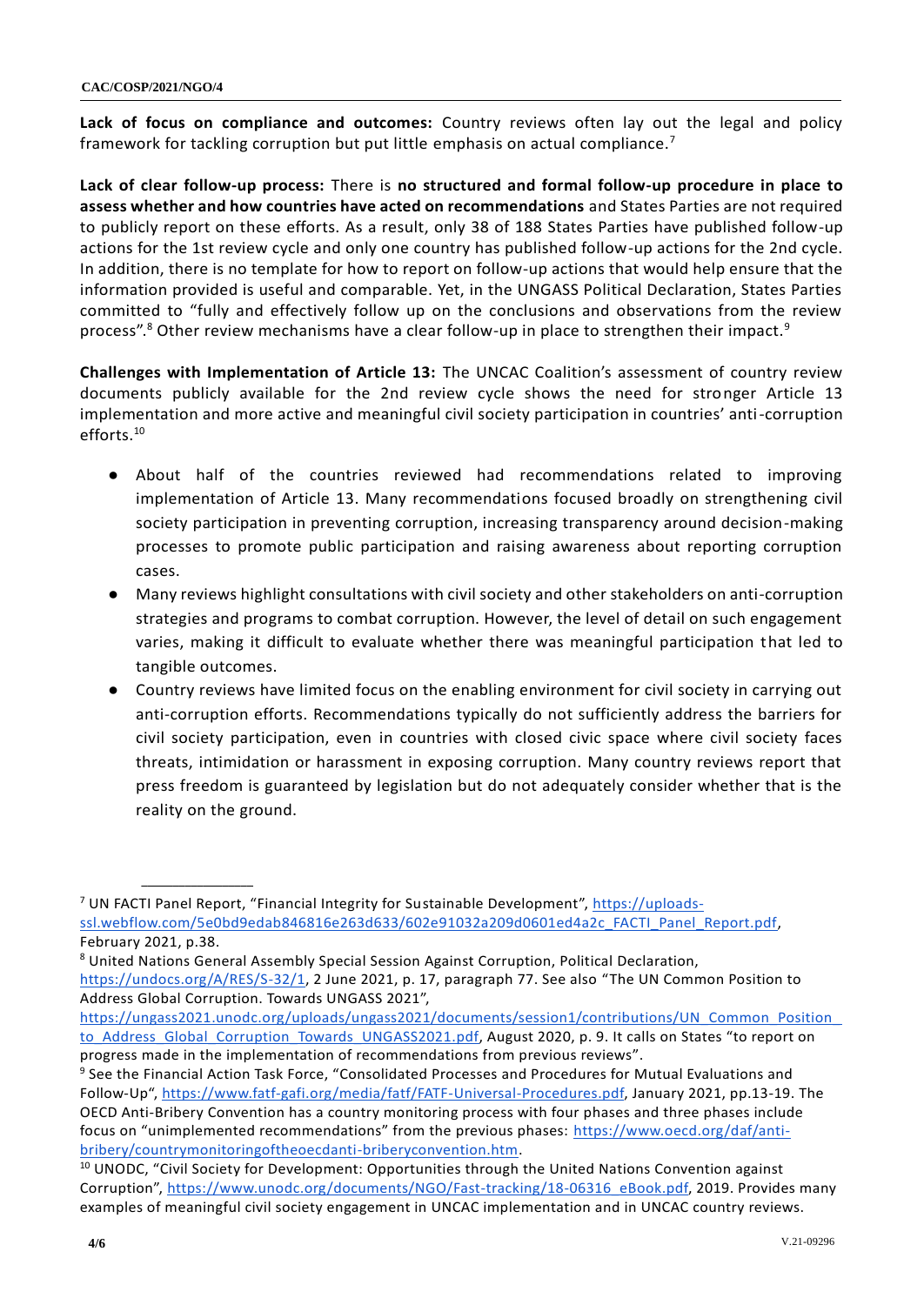#### **Recommendations for Strengthening the IRM:**

The UNCAC Coalition proposes the following reforms to strengthen the Review Mechanism:

#### **Inclusiveness:**

- States Parties should be required to carry out inclusive and transparent reviews that go beyond simply meeting with stakeholders in an ad-hoc manner. CSOs and other non-governmental stakeholders should be proactively and meaningfully involved throughout the review process.  $^{11}$
- Executive summaries and country reports should include a section at the beginning that provides an overview of how the review was carried out, with specific details on the engagement of stakeholders and outcomes of such participation.
- Civil society and other stakeholders should be allowed to participate as observers in the IRG and other subsidiary bodies of the UNCAC COSP.

#### **Transparency:**

- States Parties should publish self-assessment checklists, full country reports, country focal points and their contact information, a regularly updated schedule of the review process for each country and opportunities for civil society and other stakeholders to engage in the process.
- Non-governmental stakeholders should be encouraged to make submissions to the review process and all submissions should be published on the UNODC website along with other country review documents.
- UNODC should improve transparency of the process by publishing an announcement when country reviews are completed and by providing more useful, up-to-date and detailed information on its website.

#### **Monitoring and Follow-up:**

- States Parties should double down on efforts to complete country reviews for the 2nd review cycle by 2024 and adopt a proposal at the 10th COSP to launch the next phase of review. The next phase should be launched even if the second cycle is not concluded by 2023 to ensure that country review recommendations from the first two cycles are addressed in a timely manner.
- The second phase should establish an official, transparent follow-up procedure to assess States Parties' progress in addressing country review recommendations and technical assistance needs from the 1st and 2nd review cycles. Civil society and other non-governmental stakeholders should be partners in these efforts.
- A template for public reporting on follow-up actions should be developed to ensure a consistent and comparable standard.
- States Parties should be required to report in a transparent and inclusive manner on actions taken to implement UNGASS 2021 commitments.
- Country reviews should evaluate the implementation and enforcement of UNCAC provisions and their effectiveness. Each State Party should provide available statistics, results of audits and evaluations, and other evidence to demonstrate compliance.

<sup>&</sup>lt;sup>11</sup> See the UNCAC Coalition's "Guide to Transparency and Participation in the UNCAC Review Mechanism", which outlines concretes steps to engage civil society and other non-governmental stakeholders in country reviews to ensure an inclusive and transparency process: [https://uncaccoalition.org/wp-content/uploads/UNCAC-Coalition-](https://uncaccoalition.org/wp-content/uploads/UNCAC-Coalition-%E2%80%93-Guide-to-Transparency-and-Participation-in-the-IRM-1.pdf) [%E2%80%93-Guide-to-Transparency-and-Participation-in-the-IRM-1.pdf,](https://uncaccoalition.org/wp-content/uploads/UNCAC-Coalition-%E2%80%93-Guide-to-Transparency-and-Participation-in-the-IRM-1.pdf) 1 April 2021.